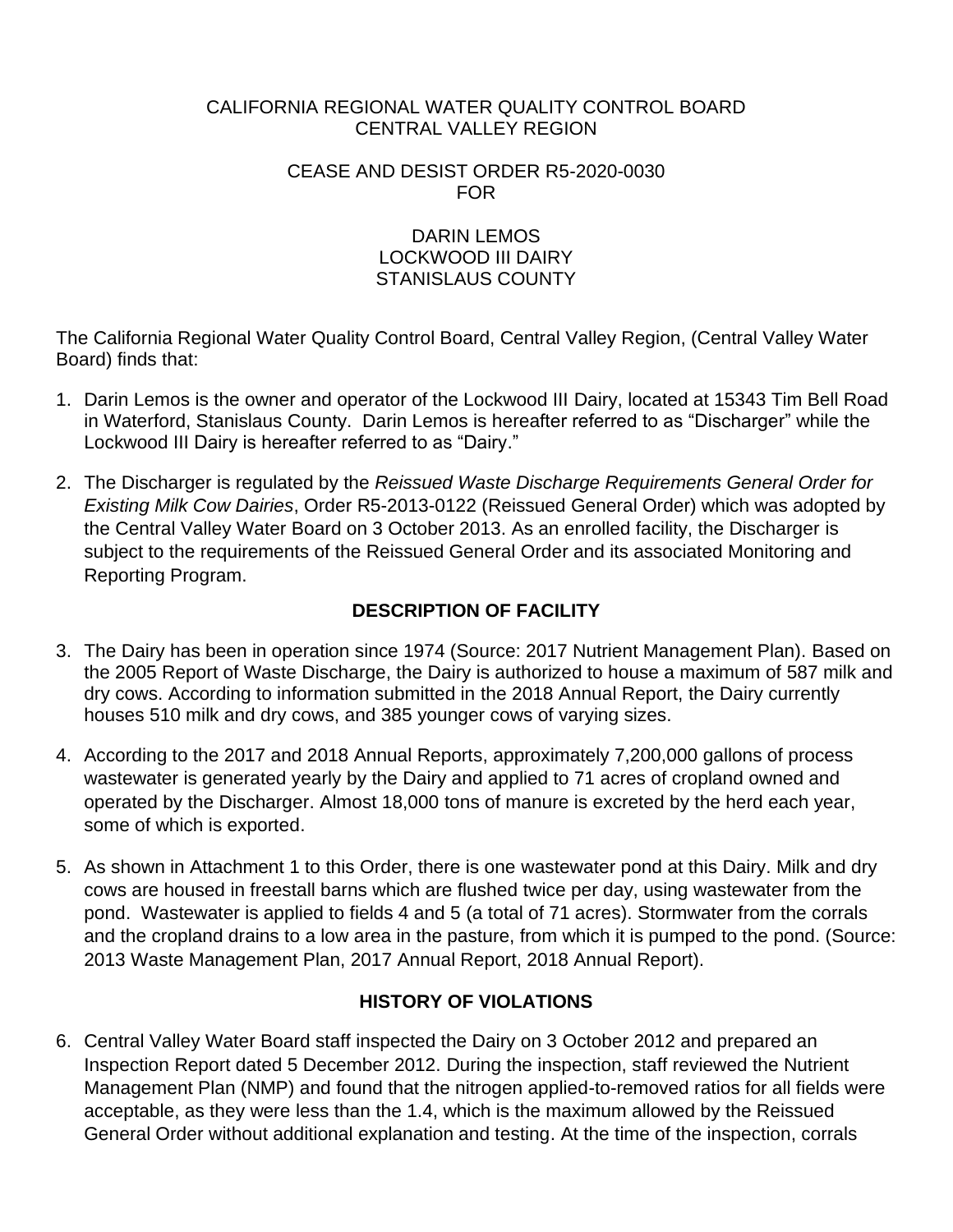were in good condition without excess manure. Because the mechanical manure separator was inoperable, all flushed manure entered the pond and staff noted excessive solids which were severely compromising the pond's storage capacity. Inaccuracies were found between details in the Waste Management Plan (WMP) and actual practices at the Dairy. As a result of the inspection, the Discharger was requested to submit a revised WMP and a plan for addressing the lack of storage capacity in the pond.

- 7. The Discharger responded on 23 January 2013 that the WMP was in progress and that in the future, he would like to have the pond dredged and have the solids exported to a neighboring farm. The Discharger also stated "However, the current economic state of our industry does not allow for this at this time. It is a priority when it becomes affordable."
- 8. On 12 April 2013, Central Valley Water Board staff issued a Notice of Violation (NOV) for the overdue WMP. It was subsequently submitted on 13 May 2013. As discussed in Findings below, Central Valley Water Board staff have concerns about the accuracy of the contents.
- 9. A video taken by Central Valley Water Board staff on 23 January 2017 shows wastewater flowing off the Dairy property and into Dry Creek. Three days later, Central Valley Water Board staff inspected the Dairy. Although a discharge was not occurring that day, photographs provide evidence that wastewater had overtopped the northern embankment of the pond, flowing into the adjacent cropland and then draining to the pasture. Photographs also show that the pasture was flooded with wastewater and stormwater, and that the wastewater/stormwater mixture had eroded the western berm of the pasture and then flowed into Dry Creek.
- 10. On 9 April 2017, Central Valley Water Board staff received an email complaint from a representative of the City of Waterford that the Dairy had been discharging wastewater into Dry Creek.
- 11. On 11 April 2017, Central Valley Water Board staff inspected the Dairy in response to the complaint. As documented in the 21 April 2017 Inspection Report, staff found that the pasture on the north side of the pond was flooded with stormwater runoff from Fields 4 and 5. Although wastewater from the pasture was not flowing into Dry Creek on the day of the inspection, evidence showed that there had been a previous discharge. In addition, a corral on the west side of the freestall barn was discharging water into the pasture. The pond had less than two feet of freeboard and excessive manure solids were present. The Inspection Report includes photographs of the pond taken in October 2012, August 2013, and January 2017, all of which show excessive manure solids in the pond that have compromised the required storage volume. In addition, staff reviewed the 2013 WMP and stated that "It seems…there is not enough capacity in the pond to hold all the wastewater generated at the dairy."
- 12. On 23 May 2017, a NOV was issued to the Discharger. As a result of the conditions observed on 11 April 2017, the Discharger had violated the following requirements of the Reissued General Order:
	- a) Prohibition A.4, which states "The collection, treatment, storage, discharge, or disposal of wastes at an existing milk cow dairy shall not result in the creation of a condition of pollution or nuisance."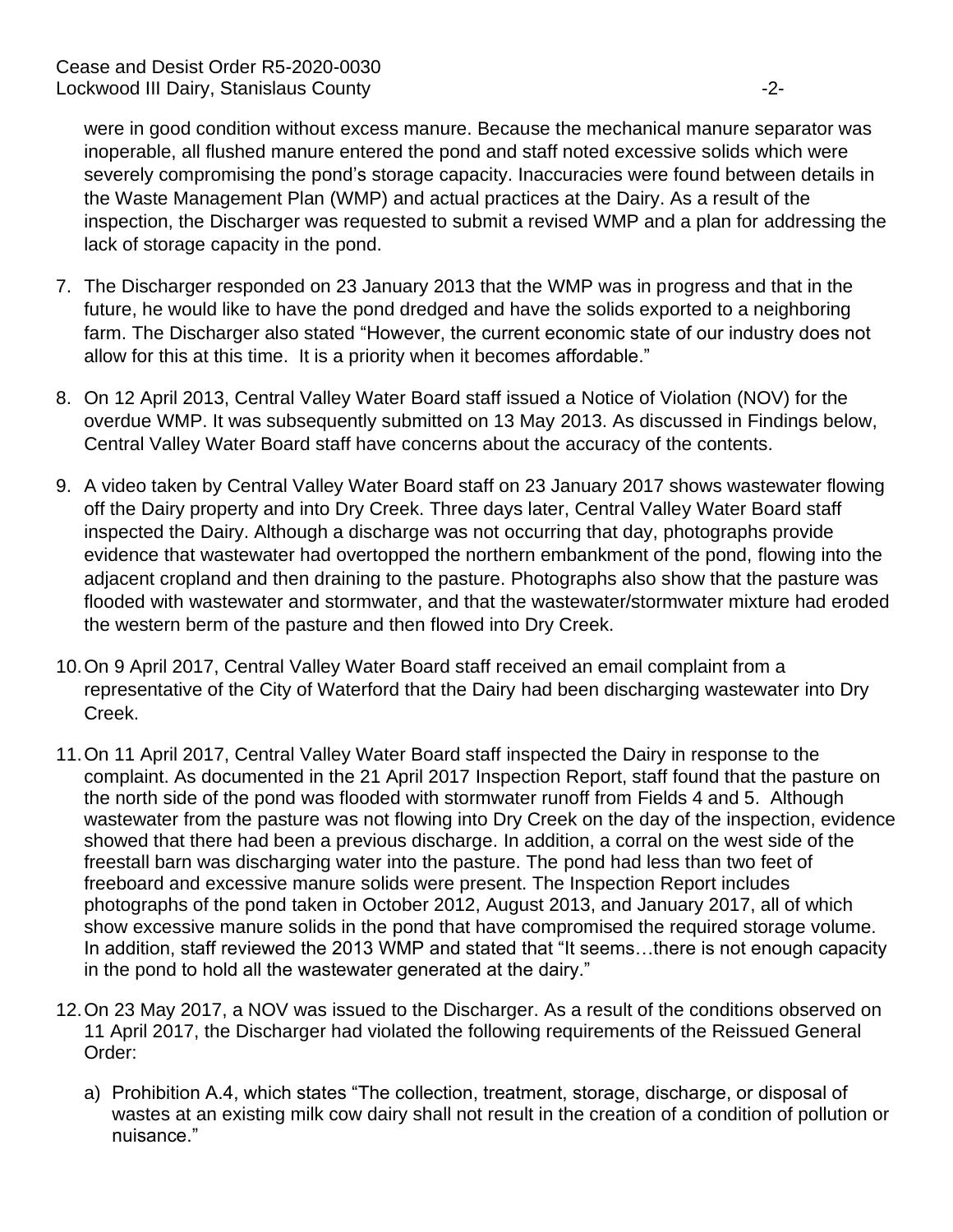- b) Prohibition A.10, which states "The discharge of wastewater to surface waters from the cropland is prohibited. Irrigation supply water that comes into contact or is blended with waste or wastewater shall be considered wastewater under this prohibition."
- c) Prohibition A.12, which states "The discharge of stormwater to surface water from a land application area where manure or process wastewater has been applied is prohibited unless the land application area has been managed consistent with a certified Nutrient Management Plan."
- d) General Specification B.1, which states "The existing milk cow dairy shall have facilities which are designed, constructed, operated, and maintained to retain all facility process wastewater generated during the storage period (maximum period of time anticipated between the land application of process wastewater), together with all precipitation on and drainage through manured areas, up to and including a 25-year, 24-hour storm."
- e) Pond Specification C.1, which states: "The level of waste in process wastewater retention ponds shall be kept …a minimum of one (1) foot from the ground surface of each belowground pond..."
- f) Production Area Specification D.6, which states "The animal confinement area (including corrals) and manure and feed storage areas shall be designed and maintained to convey all water that has contacted animal wastes or feed to the wastewater retention ponds and to minimize standing water as of 72 hours after the last rainfall and the infiltration of water into the underlying soils."

The NOV required that the Discharger submit a specific plan, containing specific dates by which work would be completed, to ensure (1) process wastewater does not discharge offsite from the cropland, (2) process wastewater is directed to, and contained within, the pond, and (3) the pond is maintained such that the storage volume listed in the WMP is accurate and available. In addition, the Discharger was required to submit an updated WMP that reflects all components of the waste management system at the Dairy.

- 13. On 14 June, 2017, the Discharger responded with "a few ideas" that did not include specific dates by which to implement the actions. The ideas included (1) installing a pipeline to divert clean stormwater to Dry Creek, (2) installing a system to contain stormwater in the corrals and pump it back to the flush lane or pond, and (3) re-installing a manure settling basin. Although the Discharger stated that the revised WMP would be submitted by 30 September 2017, the document has never been received. As of the date of this Order, the Discharger has not yet implemented any of the three proposals.
- 14. A Central Valley Water Board staff inspection on 31 July 2017 found that there was a buildup of solids in the wastewater pond.
- 15. A Central Valley Water Board staff inspection on 14 November 2017 found that although the wastewater pond was empty of liquid, it contained excessive solids that amounted to (in staff's opinion) about 25% of the pond's storage capacity. Staff's summary states "*The excessive manure solids impounded in the pond have been noted in all inspections since 2012. A specific*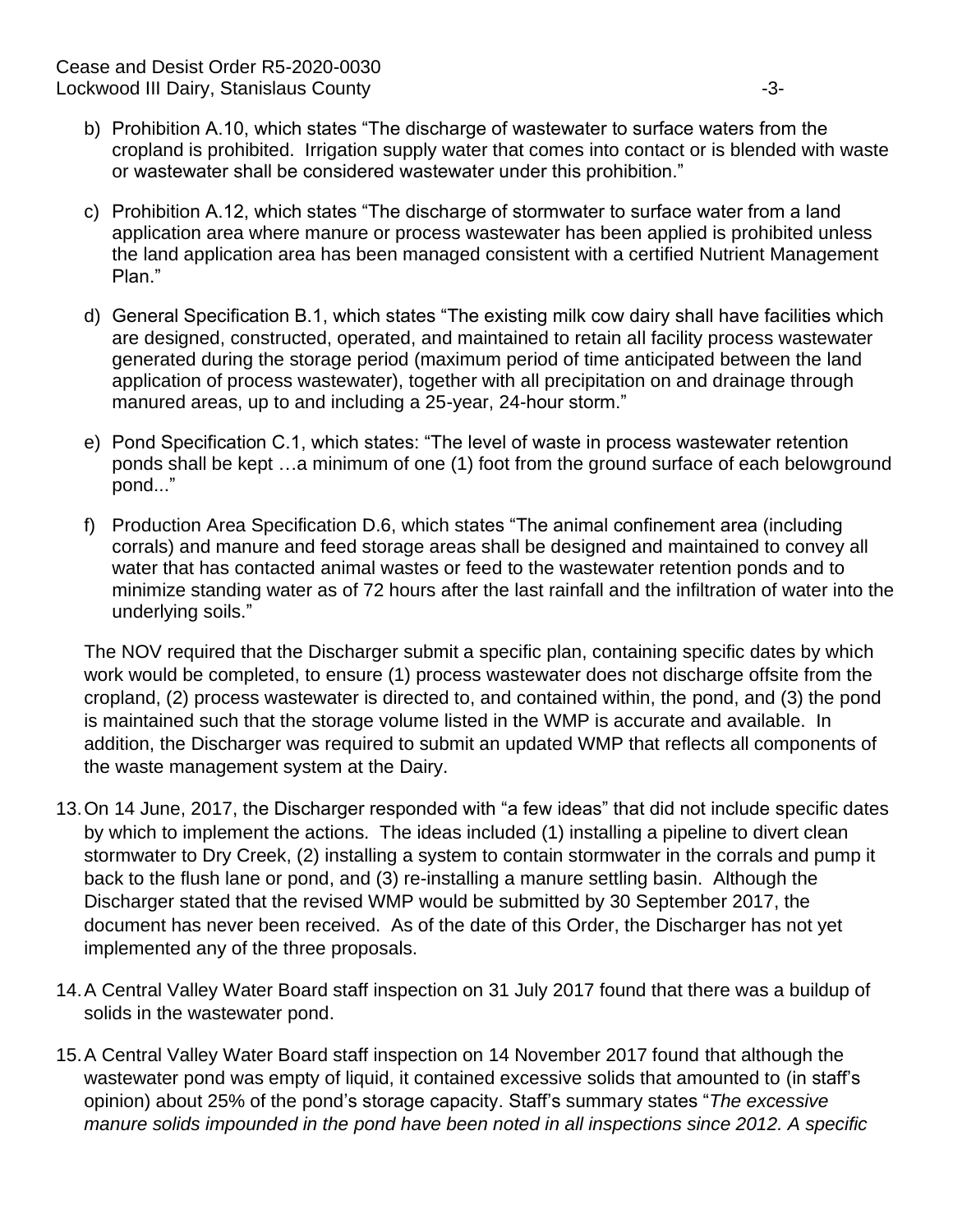*plan for addressing the current lack of storage capacity in the pond was to be developed but to date nothing has been done."*

16. On 21 November 2017, a NOV was issued to the Discharger. The staff inspection conducted on 14 November 2017 found that the excessive manure solids in the wastewater pond resulted in a violation of the Reissued General Order's General Specification B.1, which states "*The existing milk cow dairy shall have facilities which are designed, constructed, operated, and maintained to retain all facility process wastewater generated during the storage period (maximum period of time anticipated between the land application of process wastewater), together with all precipitation on and drainage through manured areas, up to and including a 25-year, 24-hour storm*." The Discharger was required to submit a specific plan outlining the steps that would be taken to ensure that the wastewater pond had enough storage volume. On 28 December 2017, the NOV was rescinded because an inspection on 22 December 2017 found that the excess manure solids had been removed.

# **2019 VIOLATIONS OF REISSUED GENERAL ORDER**

- 17. On 11 February 2019, Central Valley Water Board staff received a complaint regarding the Discharger's heifer facility (east of the milk production area). The complainant provided pictures showing that runoff from the corrals had ponded in roadside ditch with a small amount on the roadway at the intersection of Tim Bell Road and Hazeldean Road during storm events. In addition, the complainant was concerned about excessive manure and flooded conditions within the corrals and provided pictures that document the flooded corrals.
- 18. On 15 February 2019, Central Valley Water Board staff inspected the heifer corrals and confirmed that the corrals contained a significant amount of slurry and solid manure. A small amount of manure was ponded outside the corrals, along the roadway. Water Board staff also observed that the main dairy pond had no freeboard and that wastewater was overtopping the pond's northern embankment and flowing onto cropland near the pond. Staff met with the Discharger and arranged to complete a formal inspection on 26 February 2019. During the 26 February 2019 inspection, staff found that the dairy pond now had two feet of freeboard; however, there was standing wastewater in several of the adjacent fields. In addition, a portion of the lower pasture was inundated with wastewater and solid manure because the flush lane pump was inoperable. As described in Finding 19, below, Water Board staff determined that wastewater was applied to the Discharger's cropland in violation of the Reissued General Order, in particular, for purposes other than nutrient recycling.
- 19. A Notice of Violation was issued to the Discharger on 25 April 2019. The NOV required that the Discharger submit a workplan by 21 June 2019 describing the steps and a timeline for addressing the violations. The Discharger was also required to take soil samples from the two fields. The NOV stated that in response to conditions observed on 15 and 26 February 2019, the Discharger was determined to be in violation of the following requirements of the Reissued General Order:

*Prohibition A.9, which states "*The land application of manure or process water to cropland for purposes other than nutrient recycling is prohibited."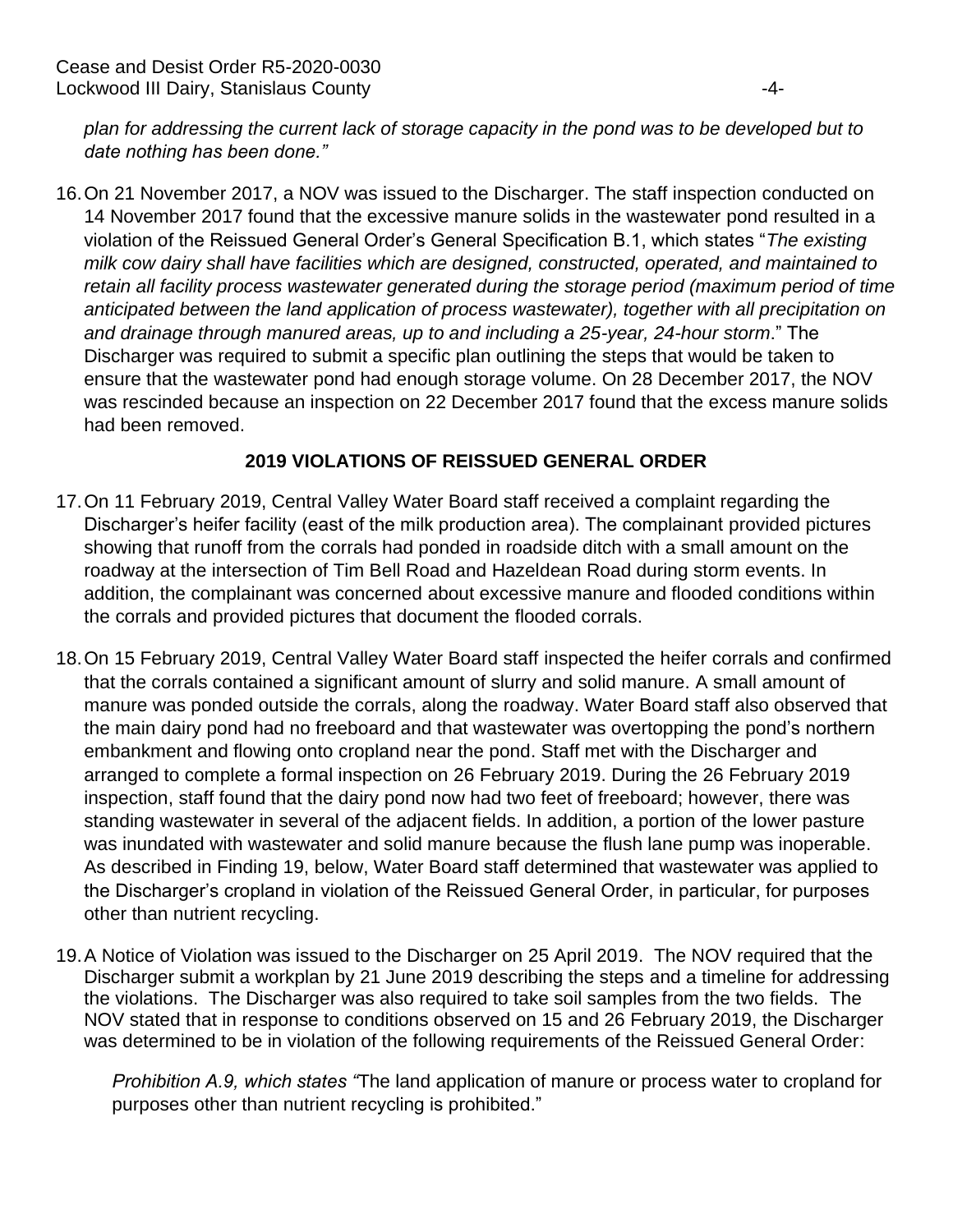*Pond Specification C.1, which states:* "The level of waste in process wastewater retention ponds shall be kept… a minimum of one (1) foot from the ground surface of each belowground pond…"

*Production Area Specification D.6, which states "*The animal confinement area (including corrals) and manure and feed storage areas shall be designed and maintained to convey all water that has contacted animal wastes or feed to the wastewater retention ponds and to minimize standing water as of 72 hours after the last rainfall and the infiltration of water into the underlying soil."

*Land Application Specification E.2, which states* "Land application of all waste from the facility to areas under the Discharger's control shall be conducted in accordance with a certified Nutrient Management Plan consistent with the technical standards for nutrient management as specified in Attachment C…."

*Attachment C, Technical Specification V.C.1, which states* "Process wastewater application is not the same as irrigation. Process wastewater application scheduling should be based on the nutrient needs of the crop, the daily water use of the crop, the water holding capacity of the soil, and the lower limit of soil moisture for each crop and soil."

*Attachment C, Technical Specification V.C.2, which* states "Wastewater shall not be applied when soils are saturated. During the rainy season rainfall can exceed crop water demand. However, the application of wastewater is allowable if tests show that there is an agronomic need and current conditions indicate that the threat of nitrate leaching is minimal."

*Land Application Specification E.8, which states* "All process wastewater applied to land application areas must infiltrate completely within 72 hours after application."

- 20. On 10 July 2019, the Discharger submitted the workplan required by the NOV. The Discharger stated that although he had been approved for funding to re-install a manure settling basin system, he had recently requested an extension of the grant due to the recent wet winter and the need to dry out the pasture before construction. The Discharger also stated that he was in the process of obtaining bids for the concrete that will line the manure settling basins, with construction anticipated to begin in late July or early August 2019. With respect to the flooded cropland, he stated that when it was obvious that his wastewater pond was overtopping, he made the decision to apply wastewater to his cropland. The Discharger also submitted the results from the soil samples. Samples contained between 15 and 49 ppm total nitrogen in the top three feet of soil.
- 21. A 12 September 2019 letter from the Discharger states that the heifer corrals have been permanently abandoned and the heifers moved to an area where runoff can be directed to the wastewater pond. The Discharger also stated that the manure settling basins would not be built in 2019 due to financial hardship and the previous wet winter.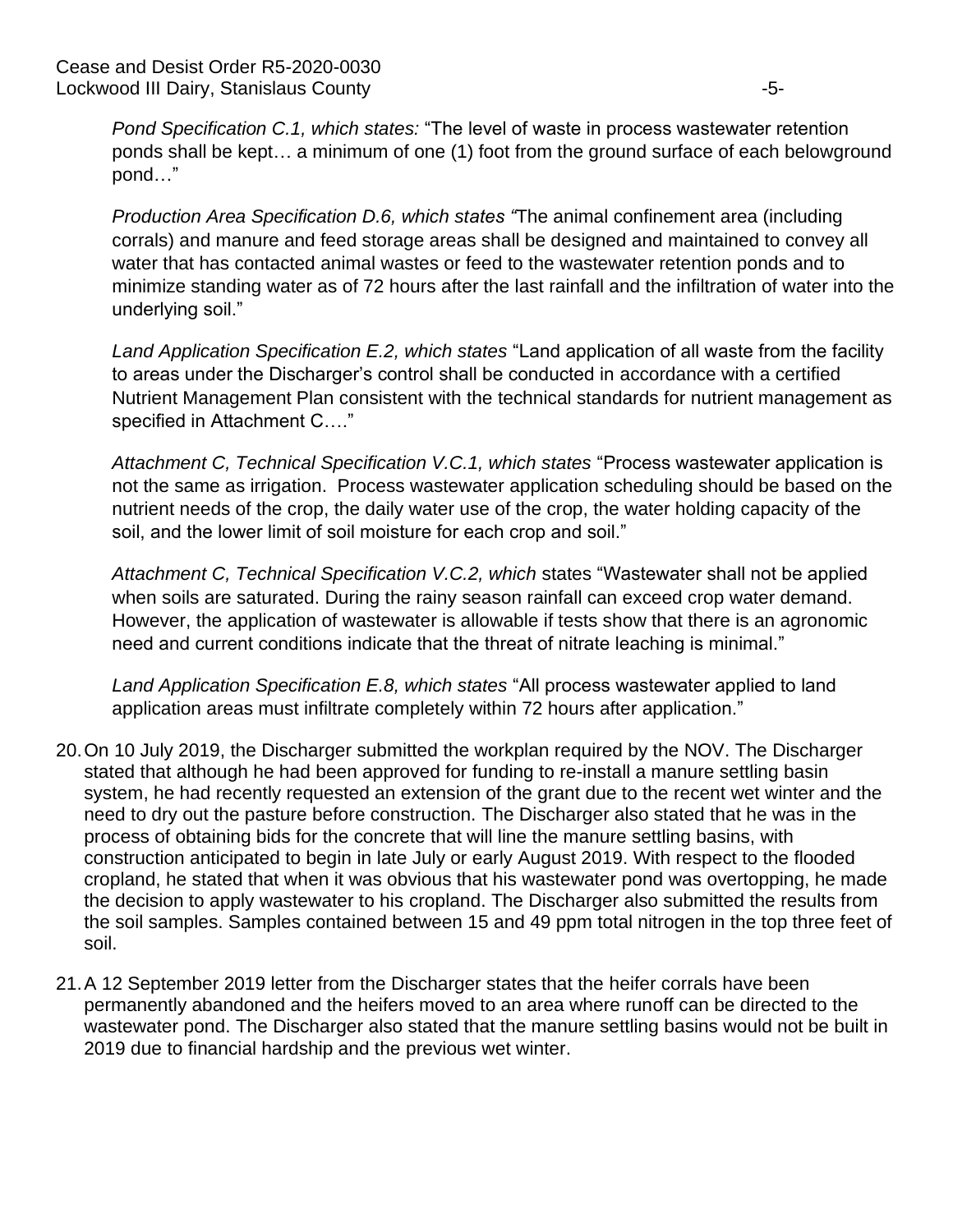### **ADDITIONAL INFORMATION**

#### **Grant for Manure Settling Basins**

- 22. On 11 June 2018, the Discharger was awarded a \$113,164 grant from the USDA Natural Resources Conservation Service (NRCS) to install manure settling basins. The total project was estimated to cost \$160,000 in 2018. The grant agreement extends through 30 September 2021. (Source: 11 June 2018 USDA letter to the Discharger with documentation of FY18 AFO CAFO Upper San Joaquin Contract #749104180VG).
- 23. The project includes installation of a settling basin that will be used to separate a portion of the manure solids from the liquid waste stream. A two-cell concrete basin with a combined storage volume of 20,000 cubic feet will collect flush water and separate solids from liquids. The liquid waste will be sent to the wastewater pond while the solids will be cleaned out and stacked on a concrete pad, with appropriate drainage, to dry. Each cell will have a 60-day capacity. A 20 hp pump will be used to move liquid waste from the concrete basin to the wastewater pond. (Source: NRCS "Revision of Plan/Schedule of Operations or Modification of a Contract, signed by the Discharger on 28 October 2019).
- 24. In a letter dated 30 April 2020, the Discharger requested the ability to modify the design of the manure settling basins, stating "we would like the opportunity to propose a solution…that is broader than just concrete settling basins." This Order does not restrict the Discharger to concrete basins; however, as stated in the Reissued General Order, construction shall not begin until the Executive Officer notifies the Discharger in writing that the design report is acceptable.

#### **2013 Waste Management Plan**

- 25. As described in the Reissued General Order, the purpose of the Waste Management Plan (WMP) is to ensure that the production area of the Dairy is designed, constructed, operated, and maintained so that dairy wastes are managed to prevent adverse impacts to groundwater and surface water quality.
- 26. Although the Discharger was required to submit an updated WMP per a 23 May 2017 Notice of Violation, he did not do so. Therefore, the most current WMP available to Water Board staff is dated 30 April 2013. A review of this document finds that the WMP does not contain the dimensions of the irregularly-shaped wastewater pond and does not reduce the pond's storage capacity due to the documented accumulation of manure solids, instead assuming no "dead storage loss" (no solids accumulation in the pond). he WMP does not contain site maps or an operations and maintenance (O&M) plan. Among other items, the O&M Plan is critical in that it informs the Discharger of the freeboard that must be achieved in the wastewater pond by November 1<sup>st</sup> each year, in order to ensure that adequate storage is available throughout the winter. Although the WMP states that there is adequate storage capacity in the wastewater pond, inspections conducted in 2012, 2013, 2017, and 2019 show that either (a) the wastewater pond has not been managed as envisioned by the WMP or (b) the WMP is deficient in its calculations and there is not enough storage capacity.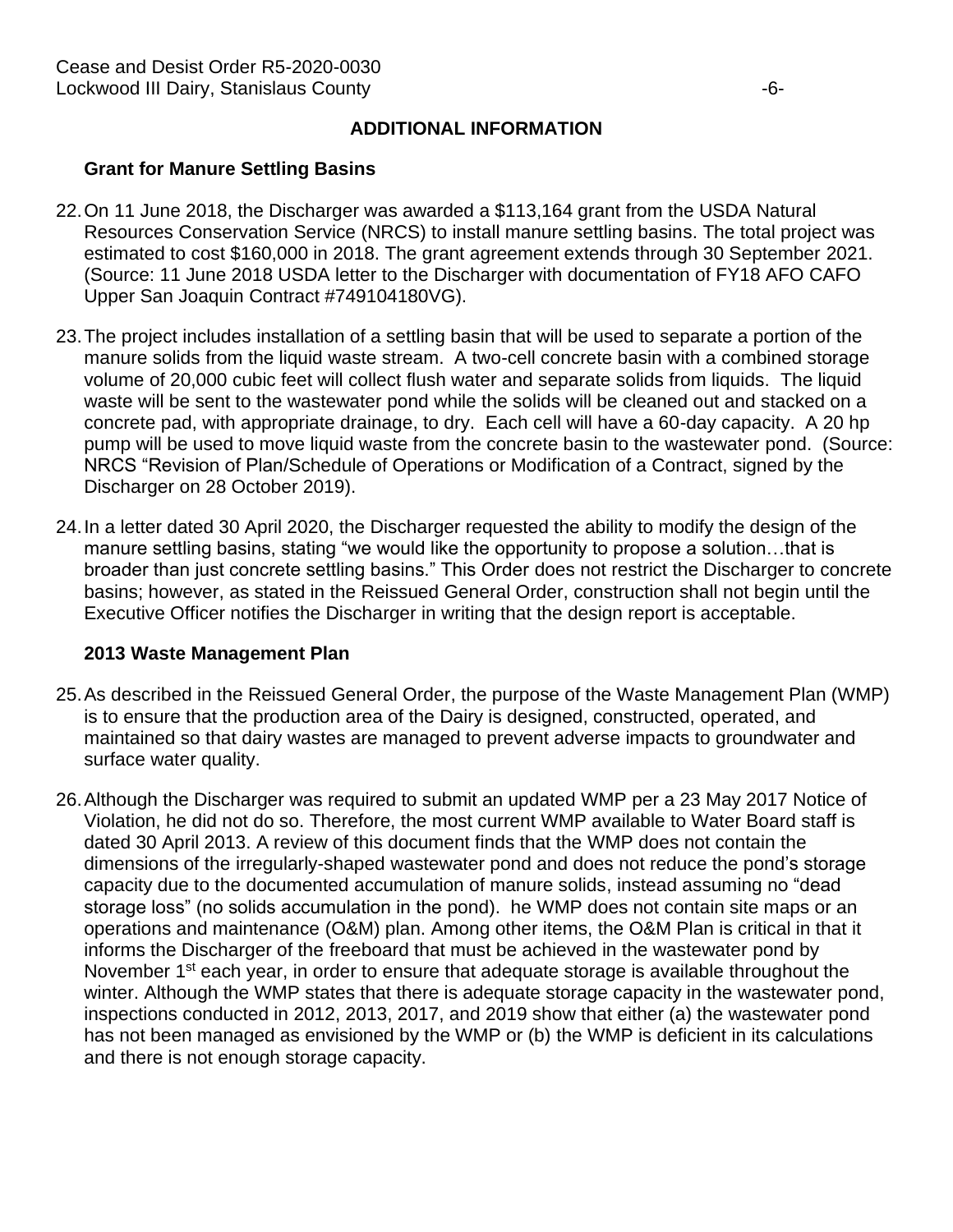#### **Nutrient Management Plan**

- 27. As described in the Reissued General Order, the purpose of a NMP is to budget and manage the nutrients applied to the land application areas, considering all sources of nutrients, crop requirements, soil types, climate, and local conditions in order to prevent adverse impacts to surface water and groundwater quality. The NMP must take site-specific conditions into consideration in identifying steps that will minimize nutrient movement through surface runoff or leaching past the root zone. The Central Valley Water Board considers the implementation of an effective NMP to be best practicable treatment or control (BPTC) for land application areas.
- 28.The Discharger's most recent NMP was prepared in 2017. It states that 2.3 million gallons of liquid manure (i.e., process wastewater) and 1,888 tons of solid manure will be exported each year. The NMP is deficient in that it does not contain written agreement(s) with the third party or parties that will accept the process wastewater. The NMP states that corn and oats will be double cropped on 71 acres of cropland. Only process wastewater will be applied to the cropland (i.e., no solid manure or commercial fertilizer). For all four crops, the nitrogen applied-to-removed ratio is anticipated to be 1.4, which is the maximum allowed by the Reissued General Order without additional testing and explanation (Attachment C, Part B.2.a).

### **Annual Reports**

- 29. The Reissued General Order requires that Dischargers submit Annual Monitoring Reports. A review of the Discharger's 2017 Annual Report finds that 17,874 tons of manure and 7,080,000 gallons of process wastewater were generated during the year. Although the NMP states that 2.3 million gallons of process wastewater will be exported yearly, none was exported in 2017. Of the solid manure, 4,100 tons, containing 59,000 pounds of nitrogen, were exported off site. Wastewater was applied to two fields totaling 71 acres. Both fields were double cropped with corn and oats. The nitrogen applied-to-removed ratio for each of the four crops was less than the Reissued General Order's limit of 1.4 (values of 0.68, 0.79, 1.38, and 1.39).
- 30. A review of the 2018 Annual Report shows that the same weight of solid manure was produced in 2018 as in 2017 (i.e., 17,874 tons). Of this, 1,397 tons, containing 37,000 pounds of nitrogen, was removed from the Dairy. Slightly more process wastewater was generated in 2018 than 2017. Although the NMP states that 2.3 million gallons of process wastewater will be exported yearly, none was exported in 2018. Wastewater was applied to the same two fields as in 2017, and both fields were double cropped with corn and oats. The nitrogen applied-to-removed ratio exceeded the Reissued General Order's limit of 1.4 for three of the four crops (values were 1.30, 1.49, 1.58, and 1.60). There is no indication that the Discharger complied with the requirements of Attachment C, Part B.2.a to allow a nitrogen applied-to-removed ratio greater than 1.4 under certain conditions.
- 31. The Tentative Cease and Desist Order contained a requirement that the Discharger submit updated, corrected, Annual Reports for 2017, 2018, and 2019. However, the Discharger requested that this requirement be removed and instead that the focus be on improved future annual reports. The requirement for updated Annual Reports has been removed; however, Water Board staff assert that the 2017 and 2018 Annual Reports contain incorrect information because they do not account for nutrient applications to the pasture (via tailwater runoff from Fields 4 and 5 or direct discharges from the pond or corrals) and they do not address the lack of wastewater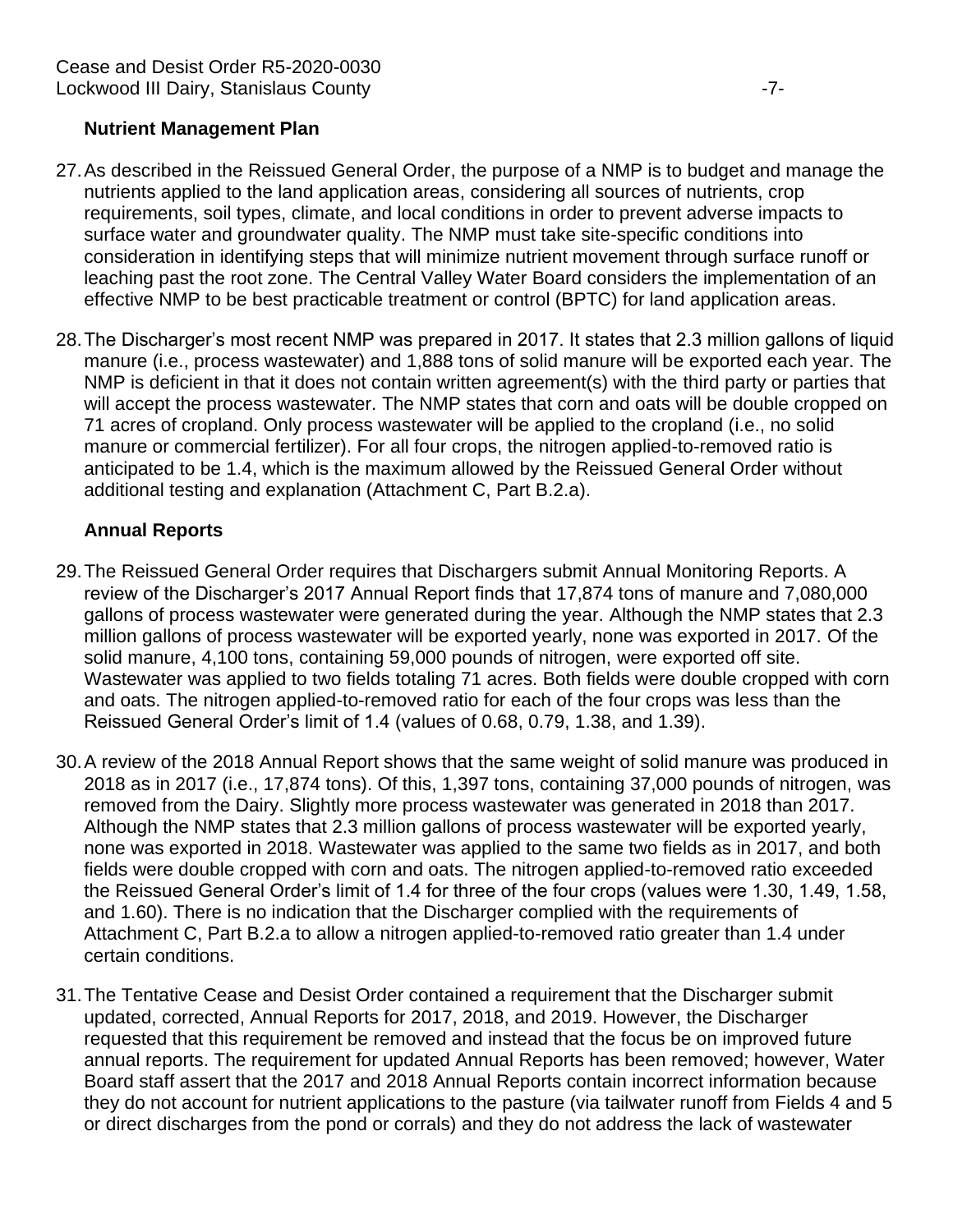export which is part of the NMP. If the 2019 Annual Report does not include the 2019 soil sampling results (Finding 20) as "existing soil nutrient content," or account for nutrient applications to the pasture, then nitrogen applied-to-removed ratios will be inaccurate and lower than expected.

# **REGULATORY CONSIDERATIONS**

- 32. Groundwater beneath the Dairy is encountered at approximately 120 feet below ground surface (source: Department of Water Resources' Groundwater Information Center Interactive Map). The age of the facility, as well as lack of information indicating otherwise, suggest that the wastewater pond was not constructed in a manner intended to prevent or minimize wastewater infiltration, consistent with the minimum retention pond design requirements of the California Code of Regulations, title 27, section 22562, subdivision (d). The 2018 Annual Report indicates that more nitrogen is being applied to the cropland than is being removed by crops. Together, these facts demonstrate that the Dairy poses a risk to water quality in the Central Valley.
- 33. The beneficial uses of the groundwater are defined in the [Water Quality Control Plan for the](https://www.waterboards.ca.gov/centralvalley/water_issues/basin_plans/sacsjr_201805.pdf)  [California Regional Water Quality Control Board, Central Valley Region \(Basin Plan\)](https://www.waterboards.ca.gov/centralvalley/water_issues/basin_plans/sacsjr_201805.pdf) (htps://www.waterboards.ca.gov/centralvalley/water\_issues/basin\_plans/sacsjr\_201805.pdf).The beneficial uses of groundwater beneath the Dairy are municipal and domestic water supply, agricultural supply, industrial service supply, and industrial process supply. The failure to comply fully with the requirements of the Reissued General Order threatens these beneficial uses.
- 34.Water Code section 13301 states: "When a regional board finds that a discharge of waste is taking place or threatening to take place in violation of requirements or discharge prohibitions prescribed by the regional board or the state board, the board may issue an order to cease and desist and direct that those persons not complying with the requirements or discharge prohibitions (a) comply forthwith, (b) comply in accordance with a time schedule set by the board, or (c) in the event of a threatened violation, take appropriate remedial or preventive action."
- 35. The Central Valley Water Board finds that a discharge of waste is taking place in violation of the requirements and discharge prohibitions of the Reissued General Order (Order R5-2013-0122), as described in the Findings of this Order. This Order requires the Discharger to take appropriate remedial action and to comply in accordance with the time schedule set forth below.
- 36. Water Code section 13267, subdivision (b) states, in part: "In conducting an investigation specified in subdivision (a), the regional board may require that any person who has discharged, discharges, or is suspected of having discharged or discharging, or who proposes to discharge waste within its region, or any citizen or domiciliary, or political agency or entity of this state who has discharged, discharges, or is suspected of having discharged or discharging, or who proposes to discharge, waste outside of its region that could affect the quality of waters within its region shall furnish, under penalty of perjury, technical or monitoring program reports which the regional board requires. The burden, including costs, of these reports shall bear a reasonable relationship to the need for the report and the benefits to be obtained from the reports. In requiring those reports, the regional board shall provide the person with a written explanation with regard to the need for the reports and shall identify the evidence that supports requiring that person to provide the reports."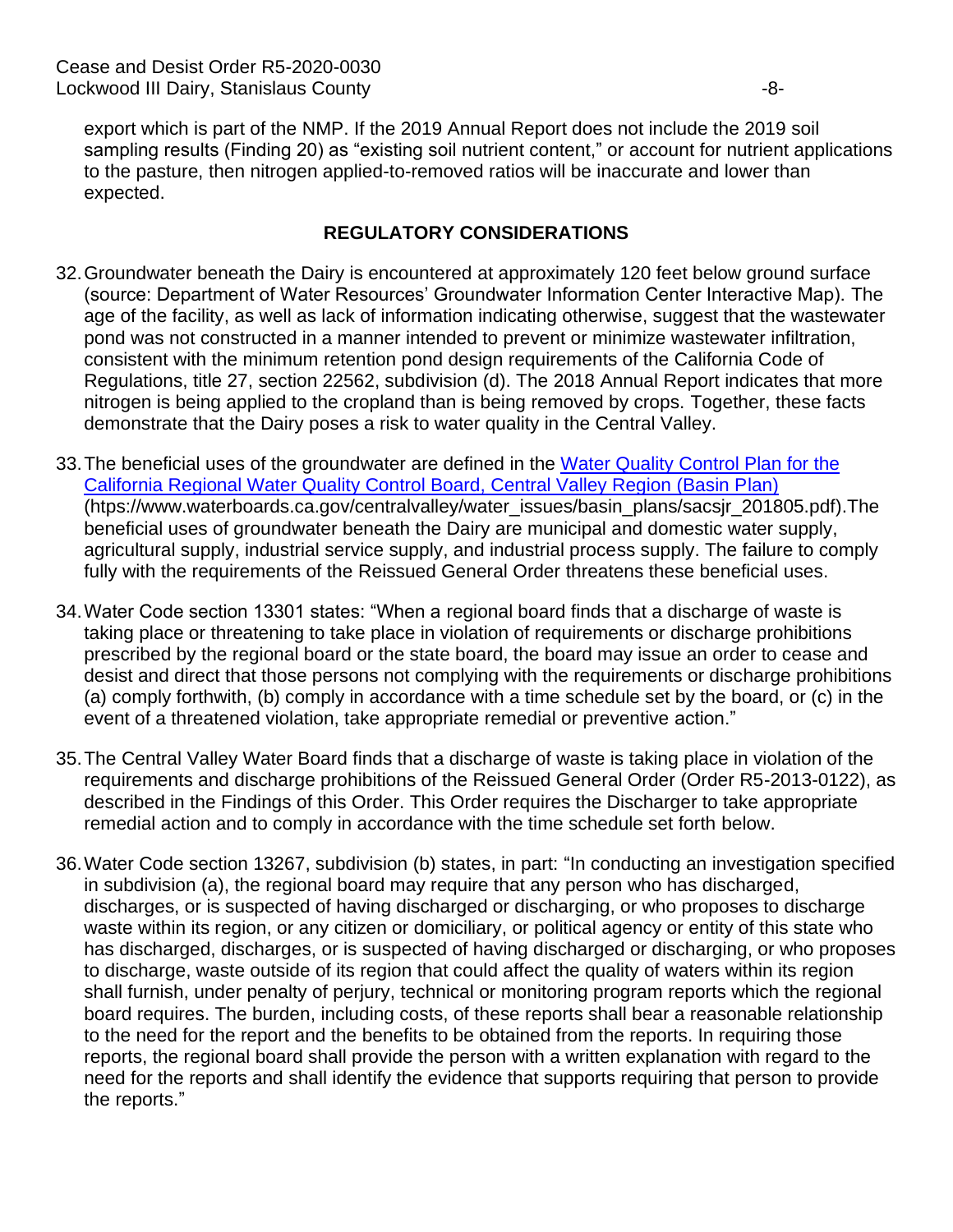- 37. The Discharger owns and operates the Lockwood III Dairy which is subject to the Reissued General Order and this Cease and Desist Order. The technical and monitoring reports required by this Order are necessary to determine compliance with the requirements in Order R5-2013-0122 and with this Order to ensure prevention of degradation to groundwater. Therefore, the burden of production of these reports is reasonable.
- 38. Issuance of this Order is exempt from the provisions of the California Environmental Quality Act (Pub. Resources Code § 21000 et seq.), in accordance with California Code of Regulations, title 14, section 15321(a)(2).
- 39. After due notice to the Discharger, and all other affected persons, the Central Valley Water Board conducted a public hearing at which evidence was received to consider this Cease and Desist Order under Water Code section 13301 to establish a time schedule to achieve compliance with waste discharge requirements.

**IT IS HEREBY ORDERED** that, pursuant to sections 13301 and 13267 of the Water Code, Darin Lemos (Discharger) shall implement the following measures to comply with the Reissued General Order:

- 1. The Discharger shall comply with all aspects of the Reissued General Order, or subsequent revisions, including the Prohibition against discharges of wastewater to surface waters, the Prohibition against applying solid manure or wastewater to land for any purpose other than nutrient recycling, and the requirement that all process wastewater applied to land application areas infiltrate completely within 72 hours after application.
- 2. If the Discharger does not comply with the terms of this Cease and Desist Order, then pursuant to the Reissued General Order, Section I, Paragraph I, the Executive Officer may revoke coverage under the Reissued General Order at any time, and require the Discharger to submit a Report of Waste Discharge and obtain individual waste discharge requirements. In addition, the Executive Officer or his delegee may refer this matter to the Attorney General for judicial enforcement, including injunctive relief which may require the Discharger to cease discharge, may issue a complaint for administrative civil liability, or may take other enforcement action as authorized by law.
- 3. Prepare and Implement the Nutrient Management Plan (NMP).
	- a) By **1 January 2021**, the Discharger shall submit a *Nutrient Management Plan* that contains all items required by Attachment C of the Reissued General Order and is prepared by a specialist as described in Attachment C. In addition, the NMP shall:

Specifically address the overapplication of nitrogen documented in the 2018 Annual Report (and 2019 Annual Report, if applicable) and describe future practices to ensure that the nitrogen applied-to-removed ratio for any crop does not exceed 1.4 unless the additional testing and explanation required by the Reissued General Order is submitted;

Include steps to show that soil samples will be collected prior to planting the fall crop. Samples shall be collected from two locations each within Field #4, Field #5, and the pasture, and from two depths at each location (0-24" and 24-36"). For Fields #4 and #5, the samples shall be collected approximately 10% down and 90% down the run of the fields.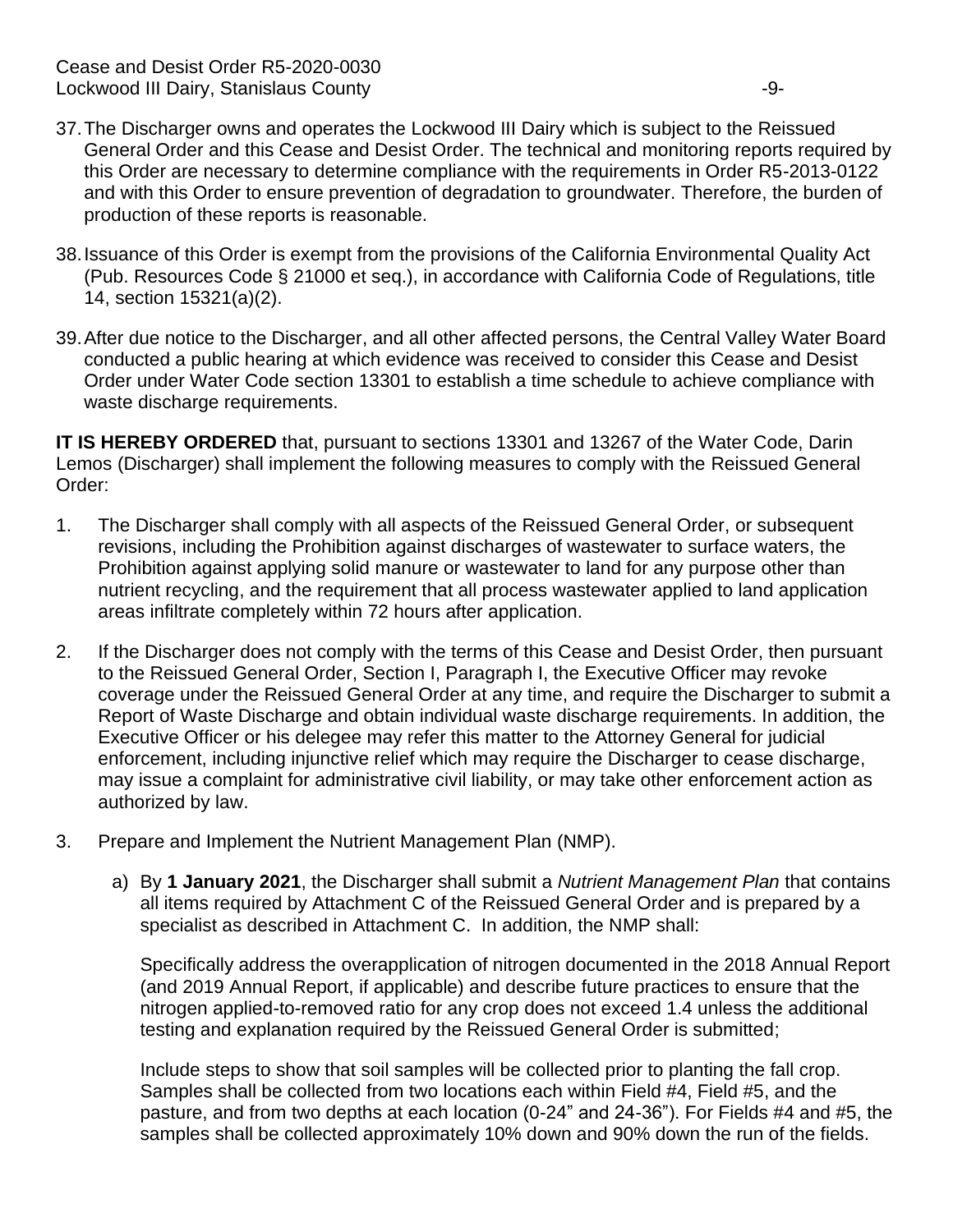If process wastewater is to be exported, then include written agreements containing the information in Land Application Specification E.3 of the Reissued General Order;

Describe how all manure solids generated at the dairy will be recycled or exported; and

If the updated NMP includes nutrient applications to the pasture, then it must comply with Item 3c, below.

b) Annual Reports shall be submitted as required by the Reissued General Order. In addition to including the information listed in the Reissued General Order, the reports shall clearly describe:

How and where all nitrogen in solid manure that was generated during that year was recycled or exported, and whether any solid manure was applied to the 71 acres of cropland.

The timing and volume of all nutrient applications to the pasture, including any wastewater or solid manure that was discharged to the pasture that was not part of an agronomic application (include the date, an estimate of the volume of wastewater or solid manure discharged, and the reason the discharge occurred).

The volume of process wastewater that was exported from the Dairy and written agreements with the third parties that accepted the process wastewater. If the 2021 Nutrient Management Plan does not include export of process wastewater, then this item is not necessary.

The Annual Reports shall clearly include the results of soil sampling as an "existing soil nutrient content" for the fall crop.

- c) The application of nutrients to the pasture (whether in irrigation tailwater from Fields 4 and 5 or directly from the wastewater pond or corrals) is prohibited unless (a) the application is described in, and follows, the Nutrient Management Plan and (b) complies with Item V.A.10 of the Technical Standards for Nutrient Management Plans of Attachment C of the Reissued General Order (i.e., if crop material is not removed from the pasture then nutrient applications are not allowed).
- 4. *Agronomic Need Report*. If the Discharger determines that wastewater must be applied to the cropland when it is saturated, then a specialist (as described in Attachment C of the Reissued General Order) must first conduct tissue and/or soil tests to show that there is an agronomic need for such application and that the threat of nitrate leaching is minimal. If such an application occurs, then **within 30 days of application**, the Discharger shall submit an *Agronomic Need Report*, prepared by the specialist, documenting the tests, the volume of wastewater applied, and the amount of nitrogen applied.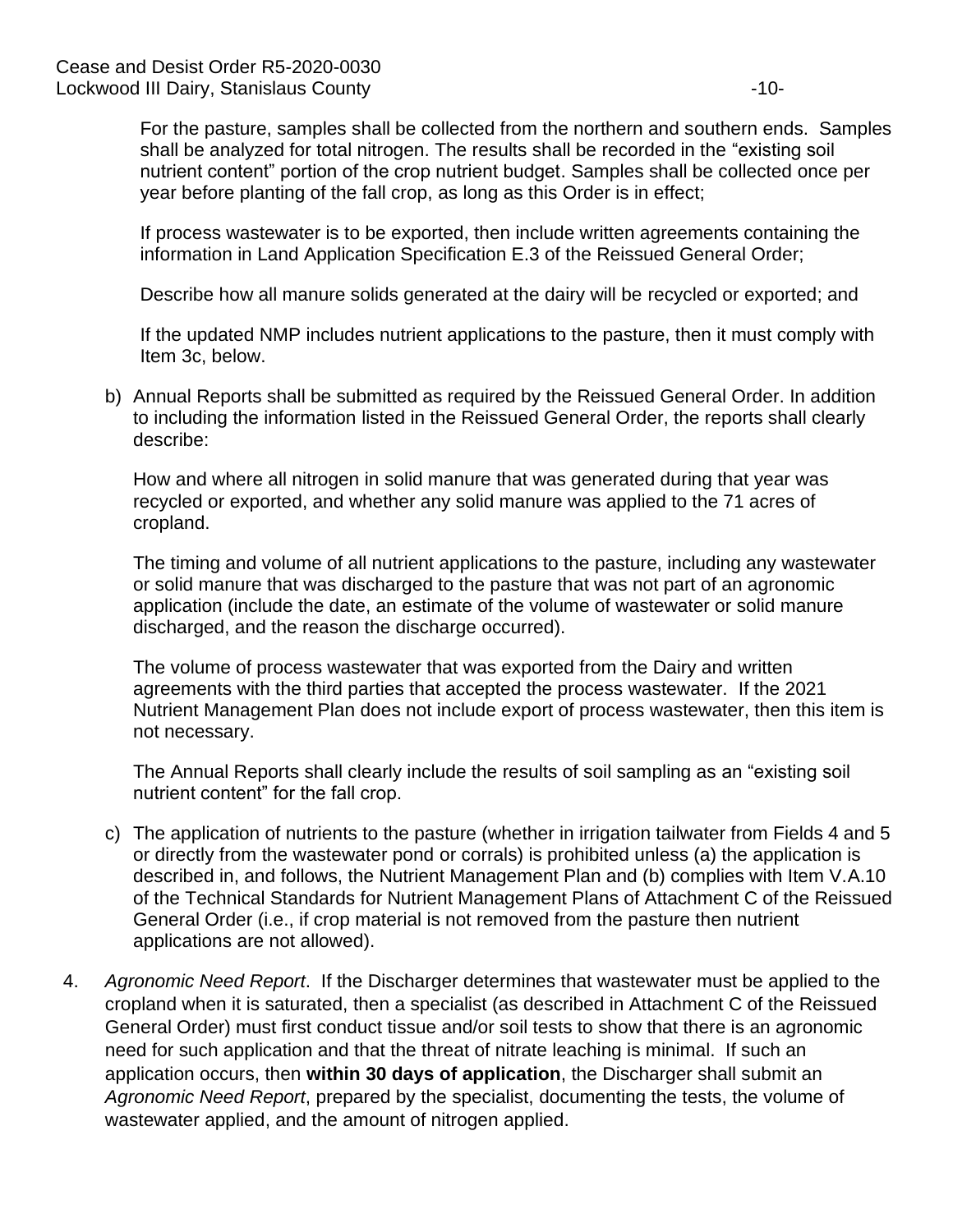- 5. By **1 May 2021**, the Discharger shall document that it has installed a flow meter on the wastewater pond, such that the volume of wastewater used to irrigate the fields can be accurately measured. The wastewater flows to each field shall be documented and used to support the calculations in the *Enhanced Annual Reports*.
- 6. As described in Prohibition A.12 of the Reissued General Order, stormwater from the land application areas (pasture and cropland) may not be discharged to Dry Creek unless the land application areas have been managed consistent with a certified Nutrient Management Plan. As documented in the Findings of this Order, the Discharger is not currently following the 2017 NMP. Therefore, the **discharge of stormwater to Dry Creek is prohibited** until the Discharger submits documentation that the NMP has been complied with, and the Executive Officer responds in writing that stormwater may be discharged consistent with the Reissued General Order.
- 7. By **1 July 2021 and each subsequent 1 July (as long as this Order is in effect)**, the Discharger shall submit an *Enhanced Annual Report*. The document shall contain all the information required by the Reissued General Order for an Annual Report. In addition, the *Enhanced Annual Report* shall:

Reflect the measured volumes of wastewater discharged to each field.

Document the volume and destination of all solid manure produced during the year.

Describe any deviations from the 2020 NMP.

If any field, for any crop, had a nitrogen applied to removed ratio greater than 1.4, then the Enhanced Annual Report shall contain the information described in Attachment C, Technical Standard V. B.2.i-iv of the Reissued General Order.

If the Discharger cannot meet the conditions listed in Attachment C, Technical Standard V.B.2.i-iv, or if any field, for any crop, had a nitrogen applied to removed ratio greater than 1.65, then the Discharger shall include an explanation as to why the 1.65 ratio was exceeded and shall also submit an Updated Nutrient Management Plan that describes different practices to prevent such exceedance.

#### 8. Manure Settling Basins

- a) **By 15 March 2021**, the Discharger shall submit a conceptual description of the new manure settling basins. If the Discharger believes that the basins meet the definition of "existing ponds" per Pond Specification C.4 of Reissued General Order, then the conceptual description shall include maps, photos, and/or written information to document this claim. Based on the conceptual design and supporting documentation, a determination will be made by the Executive Officer as to whether the new basins are considered "existing" or "new and reconstructed" as described in the Reissued General Order.
- b) **Prior to the start of construction, but no later than 1 June 2021**, the Discharger shall submit the *Design Report* required by the Reissued General Order (i.e., Pond Specification C.5.c). As stated in the Reissued General Order, construction shall not begin until the Executive Officer notifies the Discharger in writing that the design report is acceptable.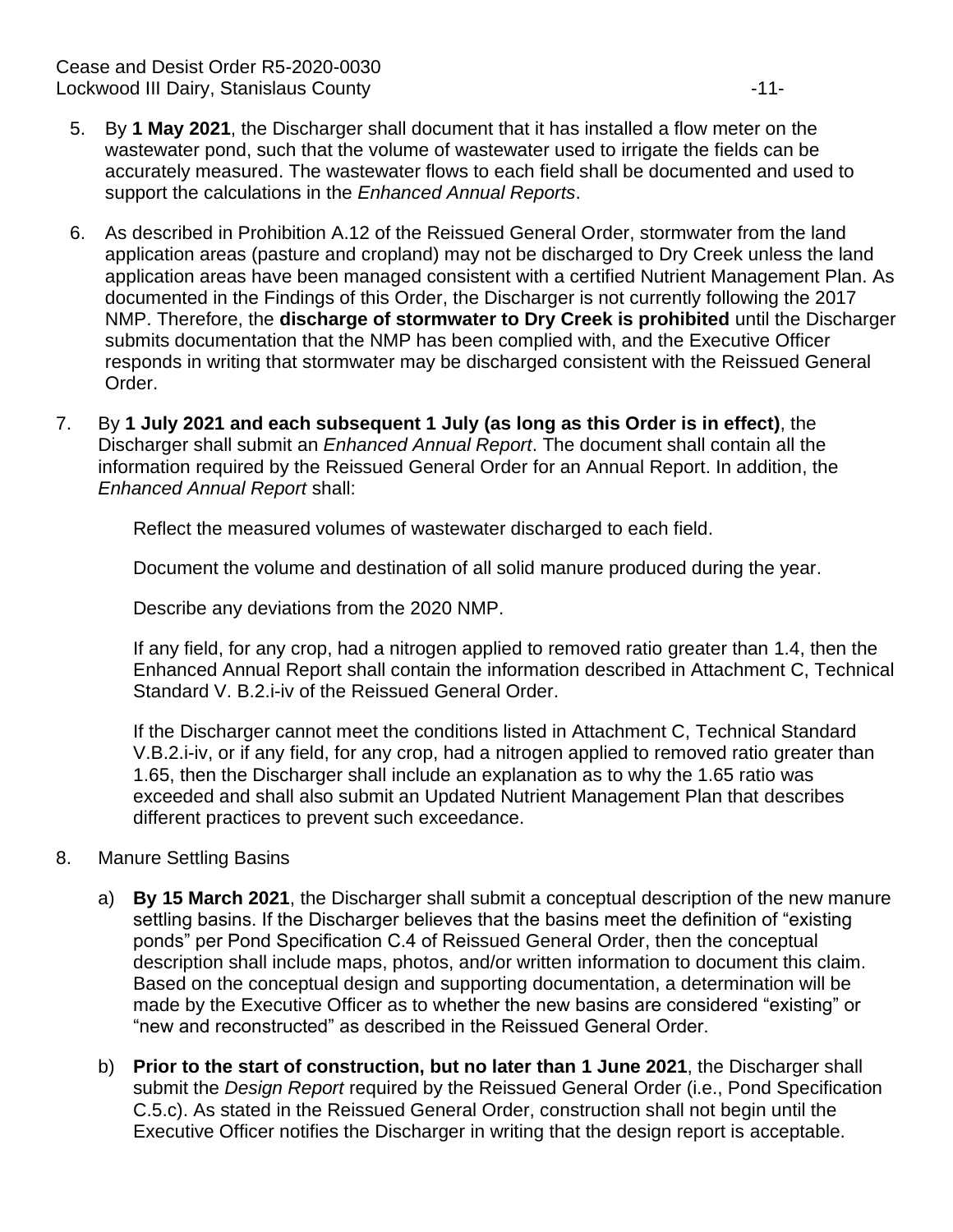Failure to provide a design report that is acceptable to the Executive Officer is a violation of this Cease and Desist Order and subjects the Discharger to enforcement action.

- c) **Prior to use of the manure settling basins, but no later than 15 October 2021**, the Discharger shall submit the *Post Construction Report* required by the Reissued General Order (i.e., Pond Specification C.5.d). As stated in the Reissued General Order, waste shall not be placed into the settling basins until the Executive Officer notifies the Discharger in writing that the Post Construction Report s acceptable
- 9. Implementing and Updating the Waste Management Plan (WMP)
	- a) By **1 October 2021**, the Discharger shall submit a *Pond Sizing and Freeboard Marker Report*, prepared by an appropriate professional and containing the following three items:

(1) A California licensed surveyor shall document the length, width and depth (from the lowest point of the berm to native soil at the bottom) of the wastewater pond. The report shall clearly describe the methods used to measure each dimension; these methods must be defensible and reproducible.

(2) The report shall document that a freeboard marker has been installed into the pond. The freeboard marker shall have one-foot measurements from the lowest point on the berm to native soil at the bottom of the pond and shall be placed in a location and be large enough that the measurement marks are visible in the monitoring photographs.

(3) The report shall document the practical minimum freeboard (i.e., depth to which the pond can be emptied, given physical constraints such as pump elevation and recirculation of wastewater to flush the freestalls).

- b) By **1 December 2021**, the Discharger shall submit an *Updated Waste Management Plan* and associated *Operations and Maintenance Plan* that contains the information listed in Attachment B to the Reissued General Order. In particular, the Updated WMP shall consider wastewater flows for the maximum allowed herd (587 milk and dry cows), the volume of the wastewater pond as documented in the *Pond Sizing and Freeboard Marker Report*, the practical minimum freeboard, the removal of solids by the settling basin, and any constraints placed by the 2020 Nutrient Management Plan and the Reissued General Order's requirements regarding the application of dairy waste to cropland for nutrient recycling.
- c) By **15 July 2020**, the Discharger shall submit a Contingency Plan to be implemented both prior to and after construction of the manure settling basins.
	- i. For the period prior to the construction and use of the settling basins, the Contingency Plan shall include removal of solids from the wastewater pond (with specific details described in the O&M Plan, below) and/or a reduction in herd size such that the Discharger will comply with all aspects of the Reissued General Order.
	- ii. For the period after the settling basins are in use, the Contingency Plan shall be implemented in the event that the freeboard targets are not met by 1 November of any year. The Contingency Plan will describe how the Discharger will immediately reduce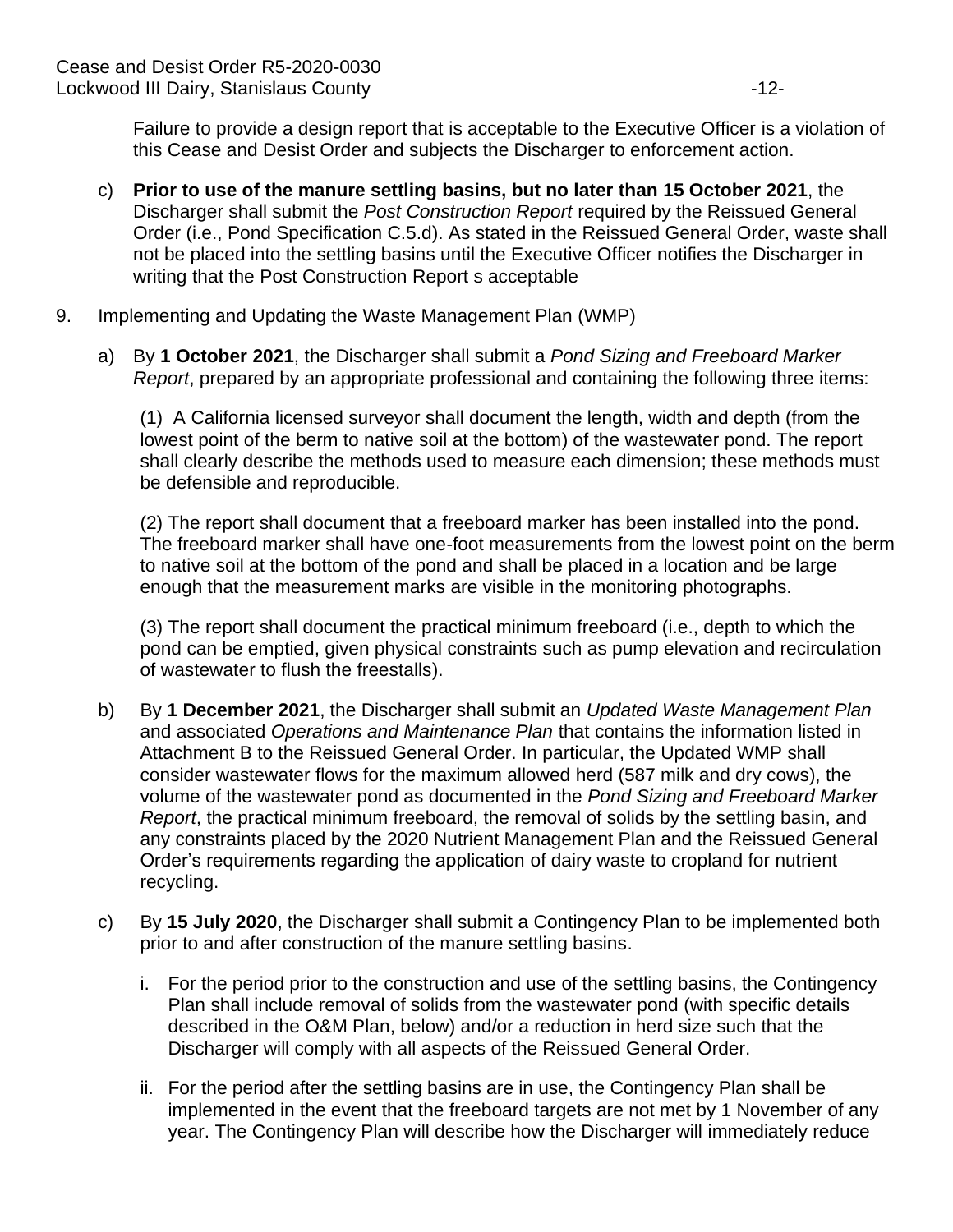wastewater production (which could include a reduction in herd size or increased wastewater exports) until physical improvements can be made such that the Dairy has either reduced its wastewater generation or increased its capacity to store wastewater to ensure that it has adequate capacity (as defined in the Reissued General Order). The contingency plan shall include short-term and long-term improvements. If the Discharger proposes to expand or construct a wastewater pond, then the Plan must include the information in Attachment B, Part II.B of the Reissued General Order.

- d) By **15 July 2020,** the Discharger shall submit an *Operation and Maintenance Plan.* The O&M Plan must specify the minimum freeboard necessary for the wastewater pond on 1 November of each year and provide information as to how that freeboard will be achieved. The plan shall include information describing how the pond will be lowered, the corrals cleaned out, and the settling basins (once constructed) will be managed prior to the winter, including how the semi-solid manure will be removed from the pond, where it will be staged and dried, how the manure leachate will be collected and directed to the wastewater pond, and where/when the nitrogen in the solid manure will be ultimately recycled or exported. All work shall be completed in accordance with the conditions of the Reissued General Order. The O&M Plan shall also describe how the dairy corrals will be modified so that stormwater runoff is captured and directed to the wastewater pond. The O&M Plan shall describe how the Discharger will comply with Prohibition A.12 of the Reissued General Order (cease discharge of stormwater to Dry Creek, as described in Item 6, above). In addition, the O&M Plan shall describe how the Discharger will cease the discharge of tailwater from Fields 4 and 5 to the pasture (as described in Item 3c, above) until the NMP has been revised to account for the nutrient applications and crop material is removed from the pasture on a regular basis.
- e) By **15 November 2021**, **and each subsequent 15 November (as long as this Order is in effect)** the Discharger shall submit an *Implementation of Operations and Maintenance Plan Report*. The report shall document that the wastewater pond was drawn down to the level shown in the Updated WMP by 1 November. The Report shall also document that the manure solids were dried and disposed of as described in the O & M Plan. It shall also document that excess solid manure was removed from all the corrals and that the corrals were re-graded to drain to the pond. The report shall include text and dated photographs as documentation. If the pond does not have the freeboard levels required in the O&M Plan as of 1 November, then the report shall describe how the Discharger will implement the *Contingency Plan* in the WMP to manage wastewater during the winter in conformance with the Reissued General Order.
- 10. In a letter dated 12 September 2019, the Discharger stated that the heifer corrals east of the milk production area had been permanently closed. These corrals shall remain closed and shall not be used to hold cattle unless (a) the Discharger first submits a *Corral Management Plan* that describes how the corrals will be managed to comply with Production Area Specification D.6 of the Reissued General Order, and (b) the Executive Officer responds in writing that the corrals may be re-opened.
- 11. **At any time after 30 June 2023**, the Discharger may request that Water Board staff review the Discharger's compliance with this Cease and Desist Order and the reissued General Order. If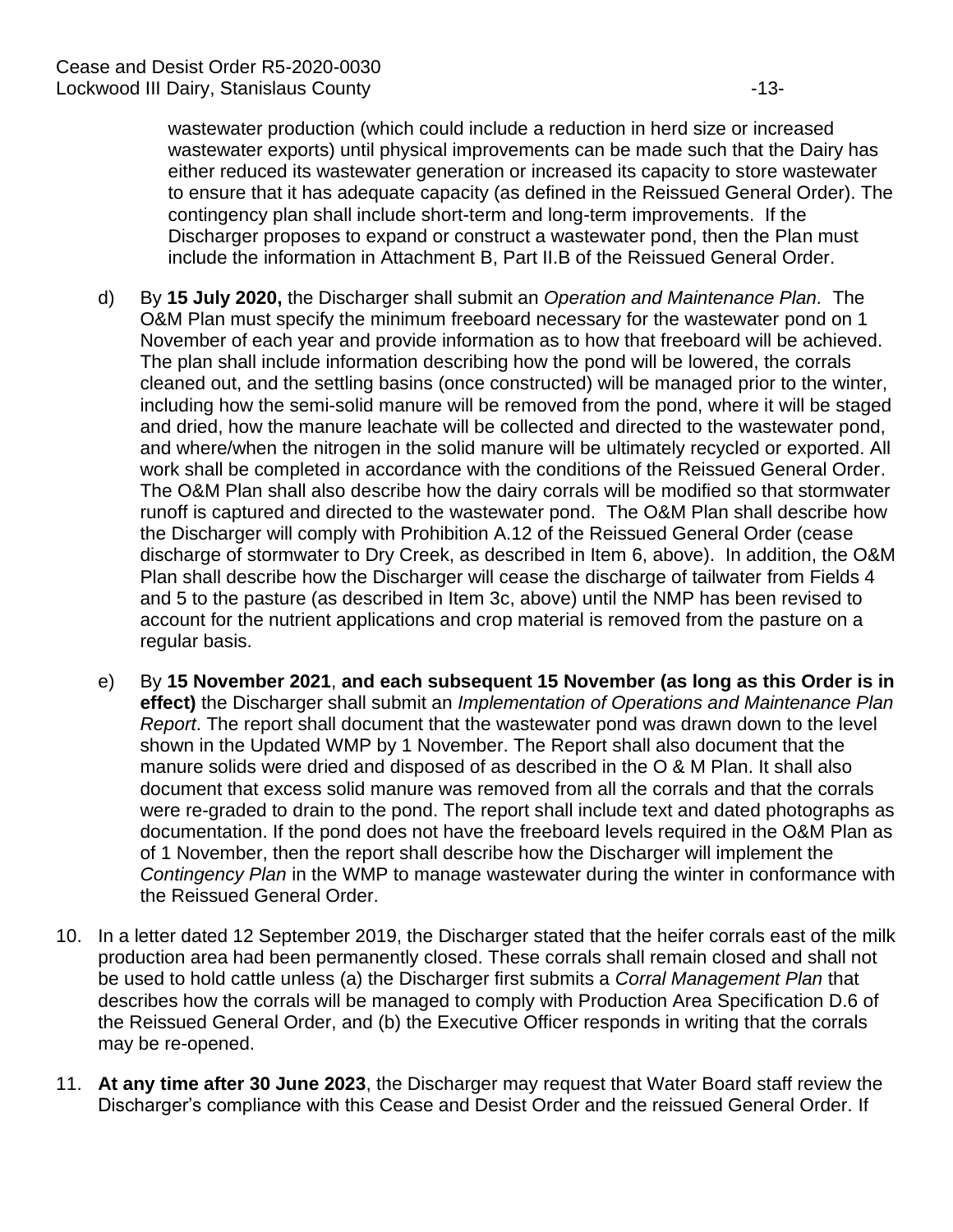the Discharger has been in significant compliance with both Orders, then Water Board staff will request that the Central Valley Water Board rescind the Cease and Desist Order.

- 12. The Central Valley Water Board has transitioned to a paperless office. Therefore, all technical reports required by this Order must be converted to a searchable pdf file and submitted to the [Geotracker database](https://www.waterboards.ca.gov/ust/electronic_submittal/index.html) (https://www.waterboards.ca.gov/ust/electronic\_submittal/index.html). In addition, an email shall be sent to Charlene Herbst at Charlene.Herbst @waterboards.ca.gov stating that a document pertaining to this Order has been uploaded into Geotracker.
- 13. In accordance with California Business and Professions Code sections 6735, 7835, and 7835.1, engineering and geologic evaluations and judgments shall be performed by or under the direction of registered professionals competent and proficient in the fields pertinent to the required activities. All technical reports specified herein that contain workplans for investigations and studies, that describe the conduct of investigations and studies, or that contain technical conclusions and recommendations concerning engineering and geology shall be prepared by or under the direction of appropriately qualified professional(s), even if not explicitly stated. Each technical report submitted by the Discharger shall bear the professional's signature and stamp.
- 14. Any person signing a document submitted under this Order shall make the following certification:

*"I certify under penalty of law that I have personally examined and am familiar with the information submitted in this document and all attachments and that, based on my knowledge and on my inquiry of those individuals immediately responsible for obtaining the information, I believe that the information is true, accurate, and complete. I am aware that there are significant penalties for submitting false information, including the possibility of fine and imprisonment."*

The Executive Officer or his delegee may extend the deadlines contained in this Order if the Discharger demonstrates that circumstances beyond the Discharger's control have created delays, provided that the Discharger continues to undertake all appropriate measures to meet the deadlines. The Discharger shall make any deadline extension request in writing at least 30 days prior to the deadline. The Discharger must obtain written approval from the Executive Officer or his delegee for any departure from the time schedule shown above. Failure to obtain written approval for any departures may result in enforcement action.

If, in the opinion of the Executive Officer or his delegee, the Discharger fails to comply with the provisions of this Order, the Executive Officer or his delegee may refer this matter to the Attorney General for judicial enforcement, may issue a complaint for administrative civil liability, or may take other enforcement actions. Failure to comply with this Order or with the Reissued General Order may result in the assessment of Administrative Civil Liability of up to \$10,000 per violation, per day, depending on the violation, pursuant to the Water Code, including sections 13268, 13350 and 13385. The Central Valley Water Board reserves its right to take any enforcement actions authorized by law.

Any person aggrieved by this action of the Central Valley Water Board may petition the State Water Board to review the action in accordance with Water Code section 13320 and California Code of Regulations, title 23, sections 2050 and following. The State Water Board must receive the petition by 5:00 p.m., 30 days after the date that this Order becomes final, except that if the thirtieth day following the date that this Order becomes final falls on a Saturday, Sunday, or state holiday, the petition must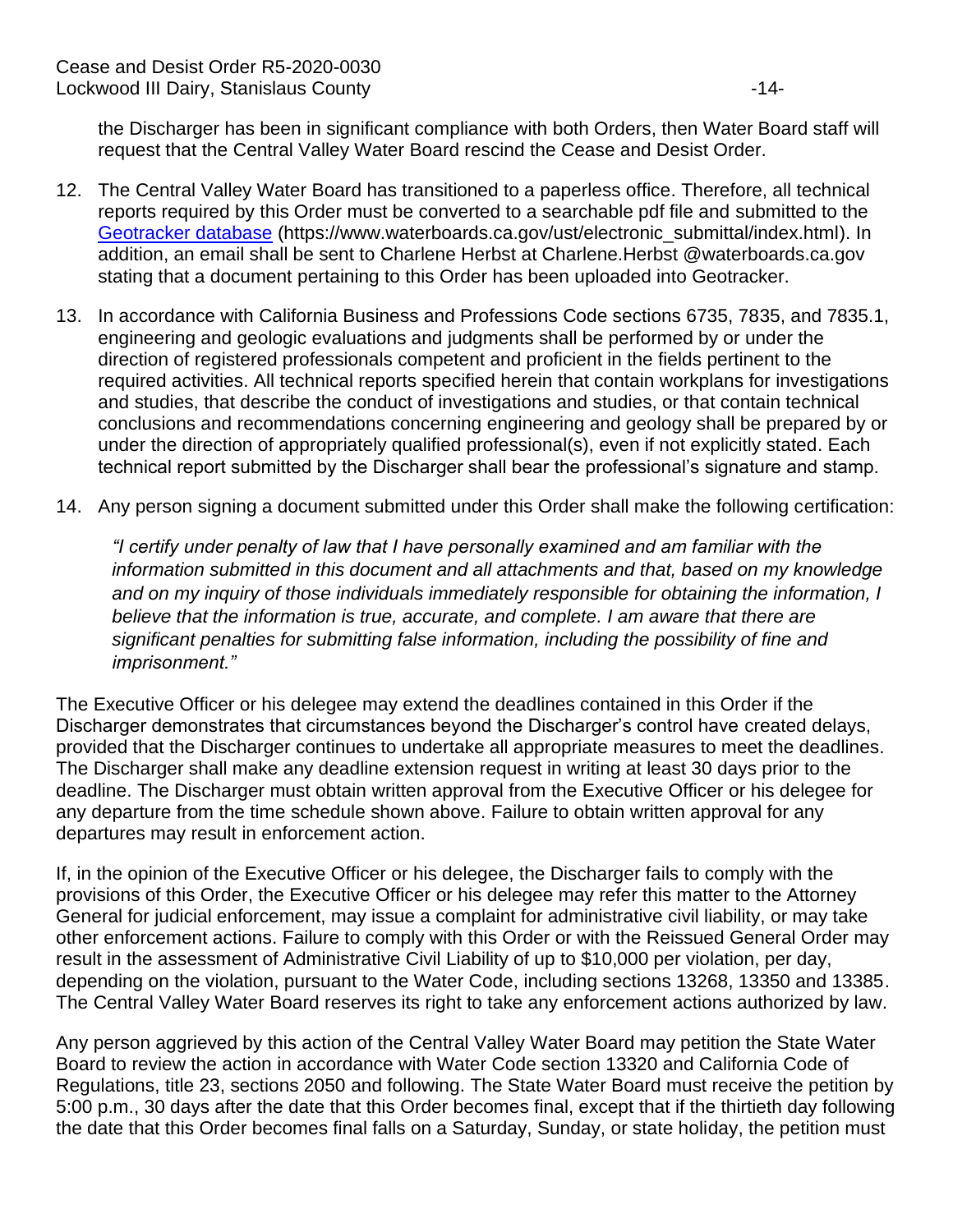be received by the State Water Board by 5:00 p.m. on the next business day. Copies of [the law and](http://www.waterboards.ca.gov/public_notices/petitions/water_quality)  [regulations applicable to filing petitions](http://www.waterboards.ca.gov/public_notices/petitions/water_quality) may be found on the Internet at: (http://www.waterboards.ca.gov/public\_notices/petitions/water\_quality) or will be provided upon request.

I, PATRICK PULUPA, Executive Officer, do hereby certify the foregoing is a full, true, and correct copy of an Order issued by the California Regional Water Quality Control Board, Central Valley Region, on 4 June 2020.

| Patrick                           | Digitally signed by<br><b>Patrick Pulupa</b> |
|-----------------------------------|----------------------------------------------|
| Pulupa                            | Date: 2020.06.29<br>Water B.5:43:46 -07'00'  |
| PATRICK PULUPA, Executive Officer |                                              |

Attachment 1: Facility Map